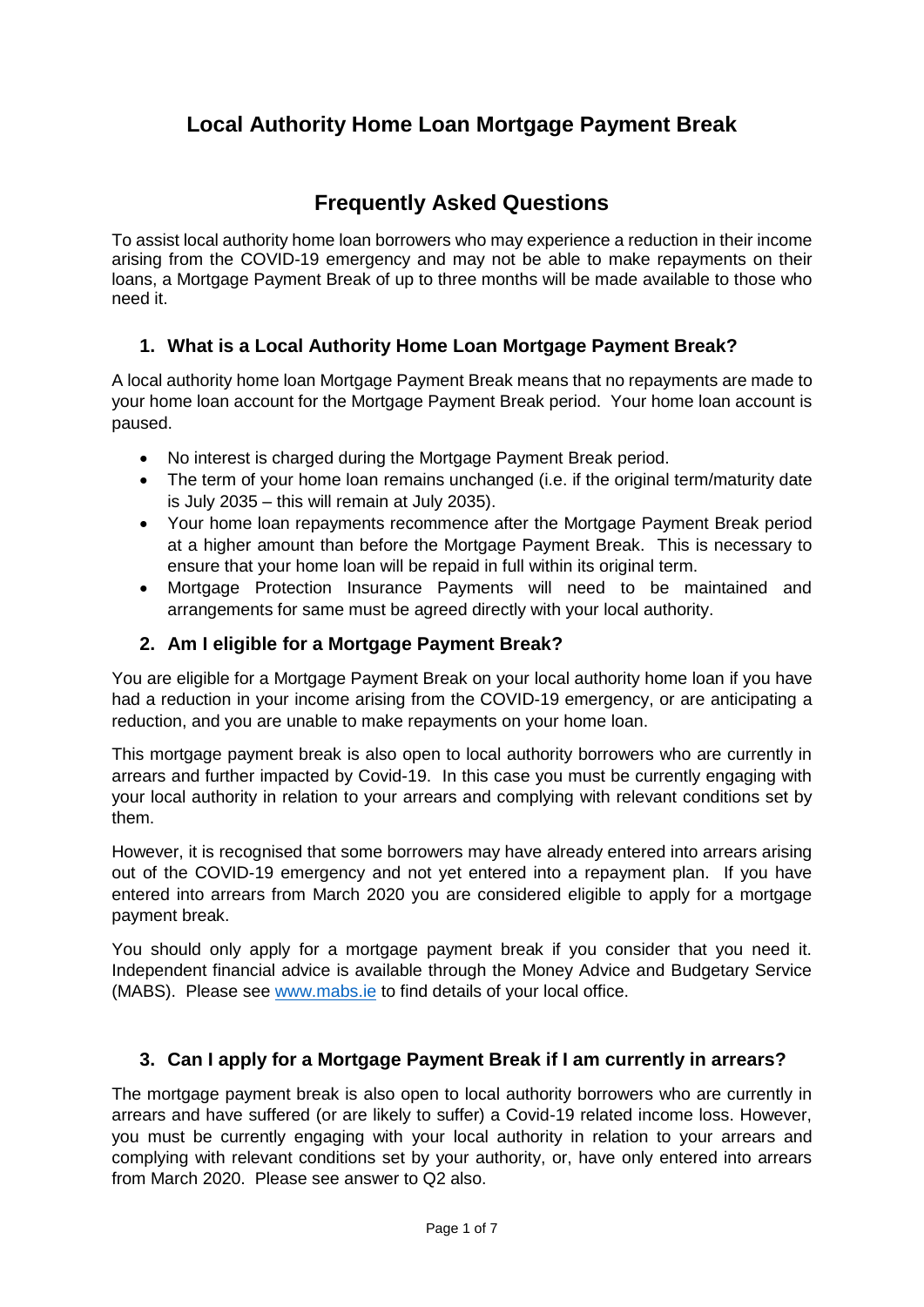### **4. Can I apply for a Mortgage Payment Break if I have already missed a repayment because of Covid-19?**

Yes. You may apply for a Mortgage Payment Break if you have missed a repayment from March 2020 because of a loss of income due to Covid-19. However, you will need to discuss with your local authority how the missed repayment will be treated as the Mortgage Payment Break cannot be backdated.

## **5. How do I apply for a Mortgage Payment Break?**

To apply for a Mortgage Payment Break, you can download the application form from your local authority website. Alternatively, you can request an application form to be posted to you – please call your local authority to arrange this. **The application form must be completed in full**. If your form is incomplete, your local authority will notify you as quickly as possible.

#### **6. How do I return my application?**

You can return your application form by email, by post or by hand to your local authority, subject to HSE guidance. Further details are contained within the application form. It should be noted that for the duration of the government directive, public offices are closed. There may be a delay to those applications submitted by post or by hand to the local authority.

## **7. Can I stop my monthly repayment now?**

No. You must continue to make your home loan mortgage repayments in full until you receive notification that your Mortgage Payment Break application has been approved.

#### **8. How will I know if I have been approved for a Mortgage Payment Break?**

Your local authority will send you a Notification of Approval by email within five working days of receiving your completed application form. The Notification of Approval will include the following details:

- Confirmation of approval:
- Your Mortgage Payment Break period;
- The revised/higher amount of your repayments after the Mortgage Payment Break period;
- Confirmation of your home loan term/maturity date;
- Indicative saving (based on full repayment as demanded by your local authority).
- Declaration and Acceptance Form

You must return the Declaration and Acceptance Form.

If your form is incomplete, your local authority will notify you as quickly as possible.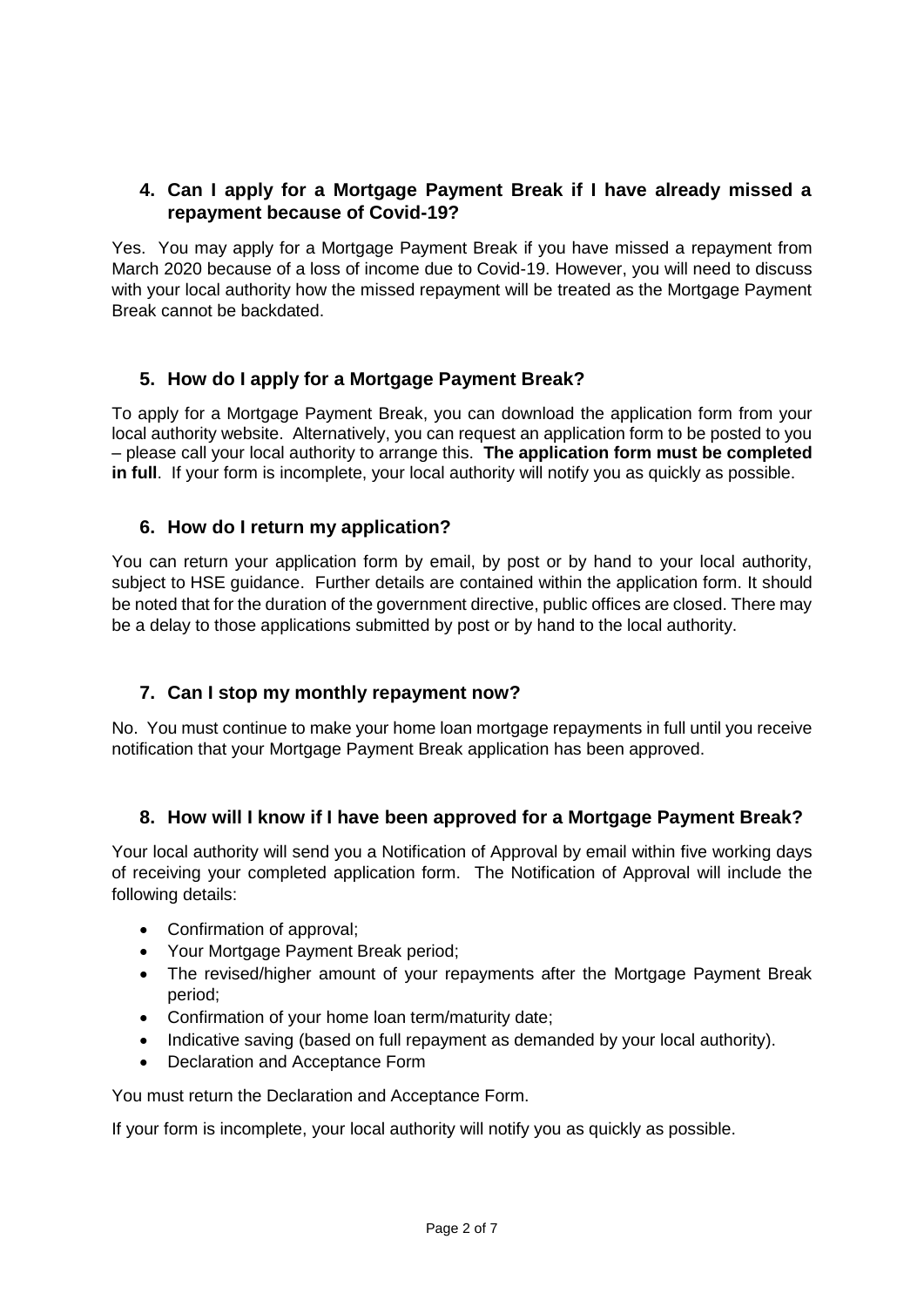#### **9. What happens to my monthly repayments during a Mortgage Payment Break?**

If you currently pay your mortgage repayment by Direct Debit your local authority will stop requesting the mortgage element of the payment from your bank for the duration of the Mortgage Payment Break. Equivalent arrangements will apply where payment is not made by Direct Debit. For the majority of borrowers, the monthly loan repayment also includes an amount for Mortgage Protection Insurance; if you wish this element of your monthly payment to stop you must request it specifically on the application form. You must maintain your Mortgage Protection Insurance - please see information below in section 10.

## **10.What happens my Mortgage Protection Insurance?**

For those borrowers who pay their MPI as part of their monthly payment to their local authority, you will be required to repay the MPI premia to your local authority by either continuing to pay it monthly through the Mortgage Payment Break period, or pausing payments but repaying the amount owed to the LA in full at a later date. If you choose to pause MPI payments your local authority will contact you with repayment options for the relevant amounts. If payment is not made to your local authority as agreed your insurance may be invalidated. In the interim, your MPI premium will continue to be paid on your behalf by your local authority and your insurance cover will remain in place for the duration of the Mortgage Payment Break. For information, the MPI premium is generally a small proportion of your monthly repayment, the large majority of which is the mortgage repayment.

## **11. What is the financial impact of a Mortgage Payment Break?**

The table below sets out, **for illustrative and indicative purposes only**, the financial impact of a three-month Mortgage Payment Break on a home loan with a balance of €100,000 owing with a remaining term of 15 years, at an indicative interest rate of 2.30%. Further examples are set out on page 6. Please note if you stop your MPI repayments for the period of the payment break then you will be required to repay the outstanding MPI premium amount, which would make the amount of the repayment (for 2020 only) higher than the figure shown below.

| Table 1 - Indicative Example                    |            |
|-------------------------------------------------|------------|
|                                                 |            |
| Home Loan Balance                               | €100,000   |
| Term End Date                                   | 30/04/2035 |
| Current Mortgage Repayment Amount               | €657       |
| Mortgage Payment Break Start Date               | 01/05/2020 |
| Mortgage Payment Break End Date                 | 31/07/2020 |
| <b>Repayment Restart Date</b>                   | 01/08/2020 |
| Home Loan Balance after Mortgage Payment Break  | €100,000   |
| Term End Date after Mortgage Payment Break      | 30/04/2035 |
| Repayment Amount after Mortgage Payment Break   | €667       |
|                                                 |            |
| Total Amount Repayable over Term - Before Break | €118,335   |
| Total Amount Repayable over Term - After Break  | €118,015   |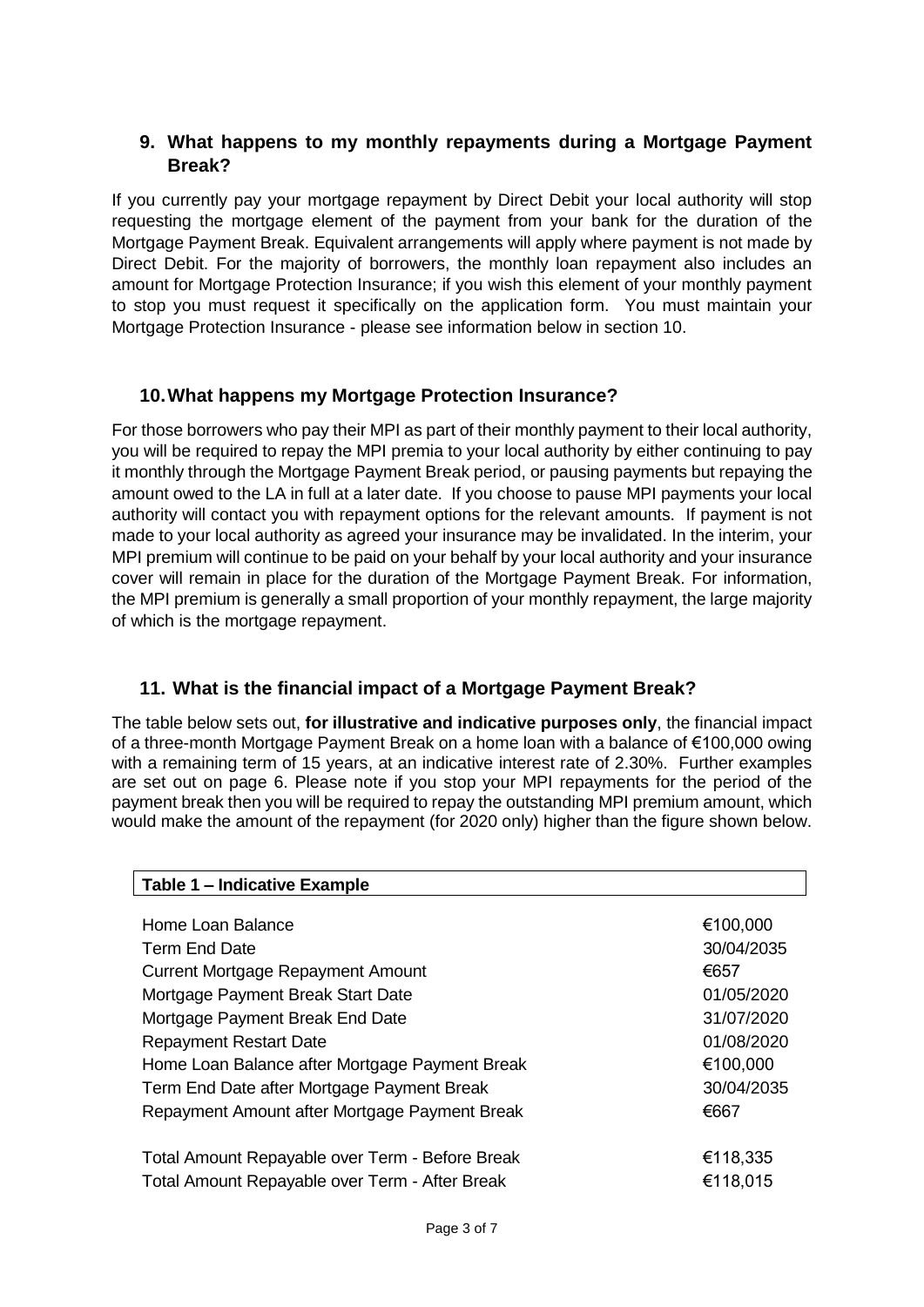#### Notes:

- Your repayments increase from  $\epsilon$ 657 to  $\epsilon$ 667 or by  $\epsilon$ 10 per month. Because you repay your home loan balance over a shorter term (i.e. over 14 years and 9 months instead of over 15 years) you pay less interest and thereby save a total amount of €320 in this example. Saving is based on full repayment of your home loan.
- These indicative calculations are based on an interest rate of 2.30% for the remaining term of the home loan. Variable interest rates are subject to change.
- These indicative calculations do not include repayment of Mortgage Protection Insurance (MPI) premia not paid during the payment break. See question 8 and 9 for MPI repayment details. In general, the monthly MPI premium in the illustrative example above would be less than €50.
- The financial impact of a Mortgage Payment Break of one or two months will be less than that indicated in the example provided.
- These indicative calculations do not take into account Tax Relief at Source (TRS).

## **12.What will happen to my home loan balance during a Mortgage Payment Break?**

Your home loan balance will not increase over the period of the Mortgage Payment Break.

## **13.What happens to my monthly repayments at the end of a Mortgage Payment Break?**

At the end of a Mortgage Payment Break, your home loan monthly repayments will recommence at a higher amount than before the Mortgage Payment Break. The level of increase in your monthly loan repayments following the Mortgage Payment Break period will also be dependent on the decision taken in relation to the Mortgage Protection Insurance element of your monthly mortgage loan repayment. This is necessary to ensure that your home loan will be repaid in full within its original term. Your Notification of Approval will include the revised/higher amount of your repayments after the Mortgage Payment Break period.

## **14.Will my home loan interest rate change if I take a Mortgage Payment Break?**

If you are on a fixed rate home interest loan, your home loan interest rate will not change because you take a Mortgage Payment Break. However, if you have a variable interest rate home loan and there is a rate change during your Mortgage Payment Break period, your home loan variable rate will change to the new rate.

## **15.Will a Mortgage Payment Break affect my credit record?**

A Mortgage Payment Break will not adversely impact on your credit record. However, if you are already in arrears before the Mortgage Payment Break it may affect your credit record.

## **16. In the future, can I revert to my original monthly repayment amount?**

No. When you take a Mortgage Payment Break a new monthly repayment is calculated and you cannot revert to the repayment amount you had before.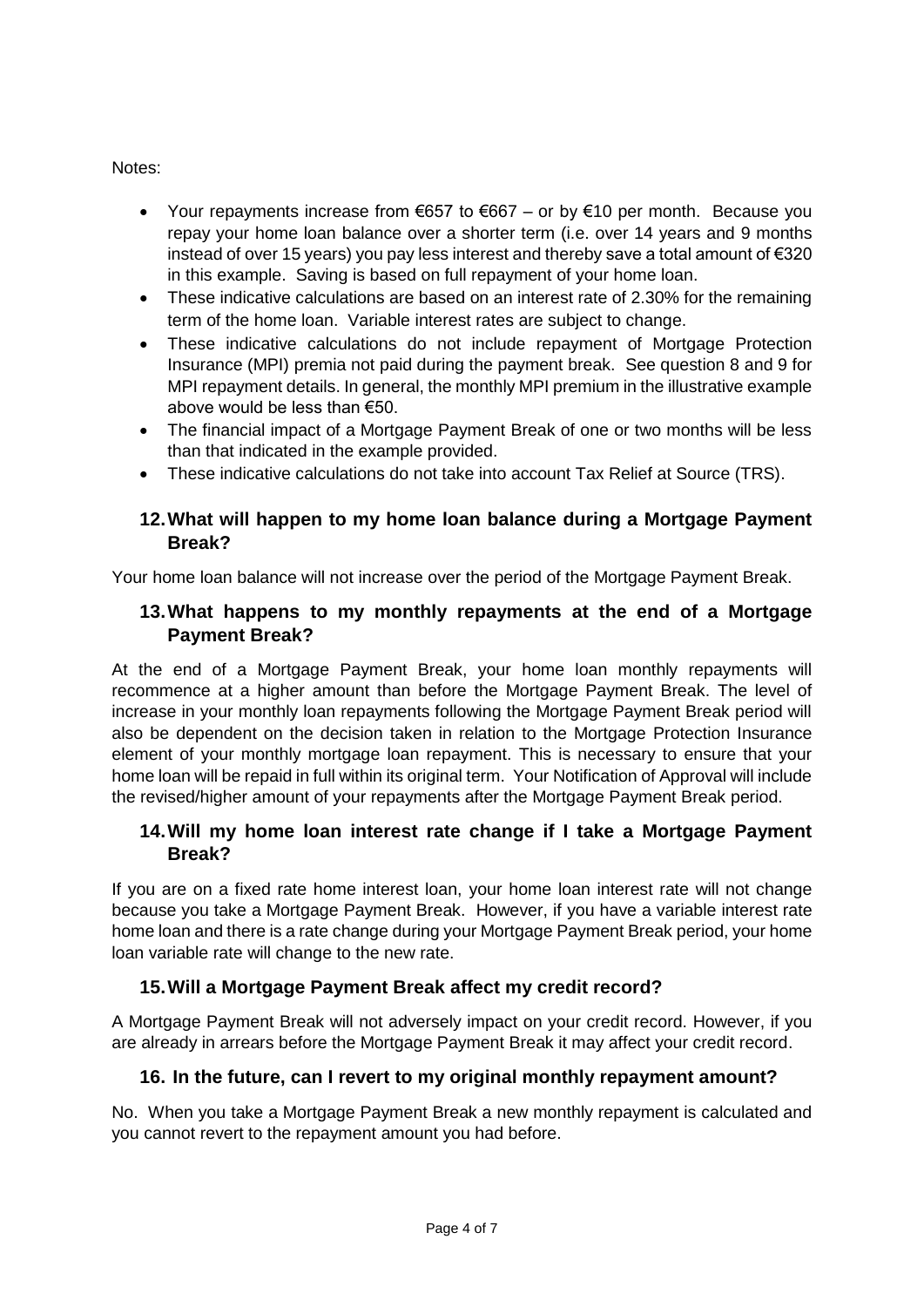## **STATUTORY WARNINGS AND OTHER INFORMATION**

**Warning:** If you do not meet the repayments on your home loan, your account will go into arrears. This may affect your credit rating, which may limit your ability to access credit in the future.

**Warning:** If you do not keep up your home loan repayments you may lose your home.

**Warning:** You may have to pay charges if you pay off a fixed rate home loan early.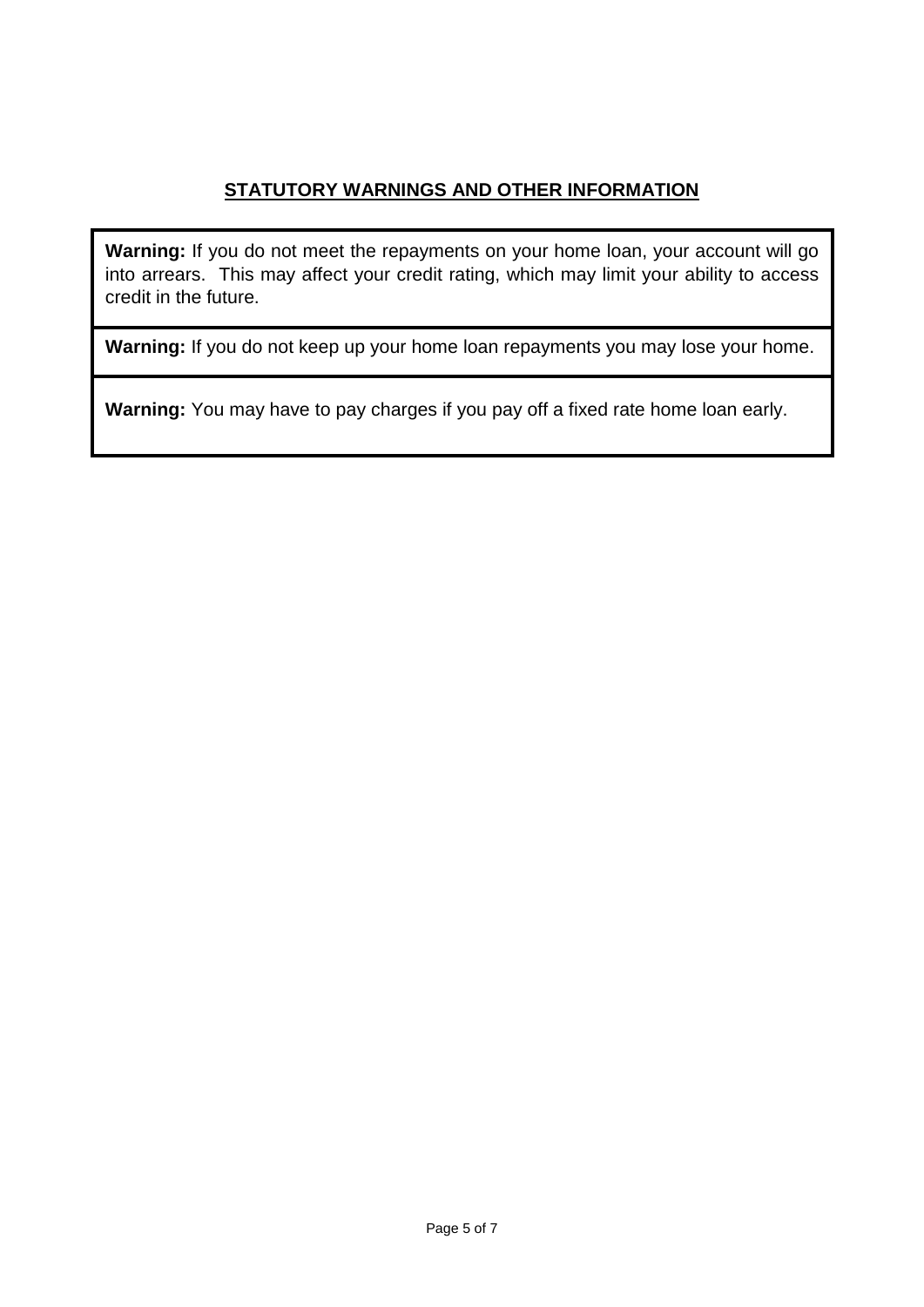The table below sets out, **for illustrative and indicative purposes only**, the financial impact of a three-month Mortgage Payment Break:

| Term Remaining (Years)                              | 15         | 20         | 25         | 30         |
|-----------------------------------------------------|------------|------------|------------|------------|
| Home Loan Balance                                   | €100,000   | €100,000   | €100,000   | €100,000   |
| <b>Term End Date</b>                                | 30/04/2035 | 30/04/2040 | 30/04/2045 | 30/04/2050 |
| <b>Current Repayment Amount</b>                     | €657       | €520       | €439       | €385       |
| Mortgage Payment Break Start Date                   | 01/05/2020 | 01/05/2020 | 01/05/2020 | 01/05/2020 |
| Mortgage Payment Break End Date                     | 31/07/2020 | 31/07/2020 | 31/07/2020 | 31/07/2020 |
| <b>Repayment Restart Date</b>                       | 01/08/2020 | 01/08/2020 | 01/08/2020 | 01/08/2020 |
| Home Loan Balance after Mortgage Payment Break      | €100,000   | €100,000   | €100,000   | €100,000   |
| Term End Date after Mortgage Payment Break          | 30/04/2035 | 30/04/2040 | 30/04/2045 | 30/04/2050 |
| Repayment Amount after Mortgage Payment Break       | €667       | €525       | €442       | €387       |
| Total Amount Repayable over Term - Before Break (A) | €118,335   | €124,851   | €131,583   | €138,528   |
| Total Amount Repayable over Term - After Break (B)  | €118,015   | €124,520   | €131,242   | €138,176   |
| Saving (A minus B)                                  | €320       | €331       | €341       | €352       |

o These indicative calculations are based on an interest rate of 2.30% for the remaining term of the home loan. Variable interest rates are subject to change.